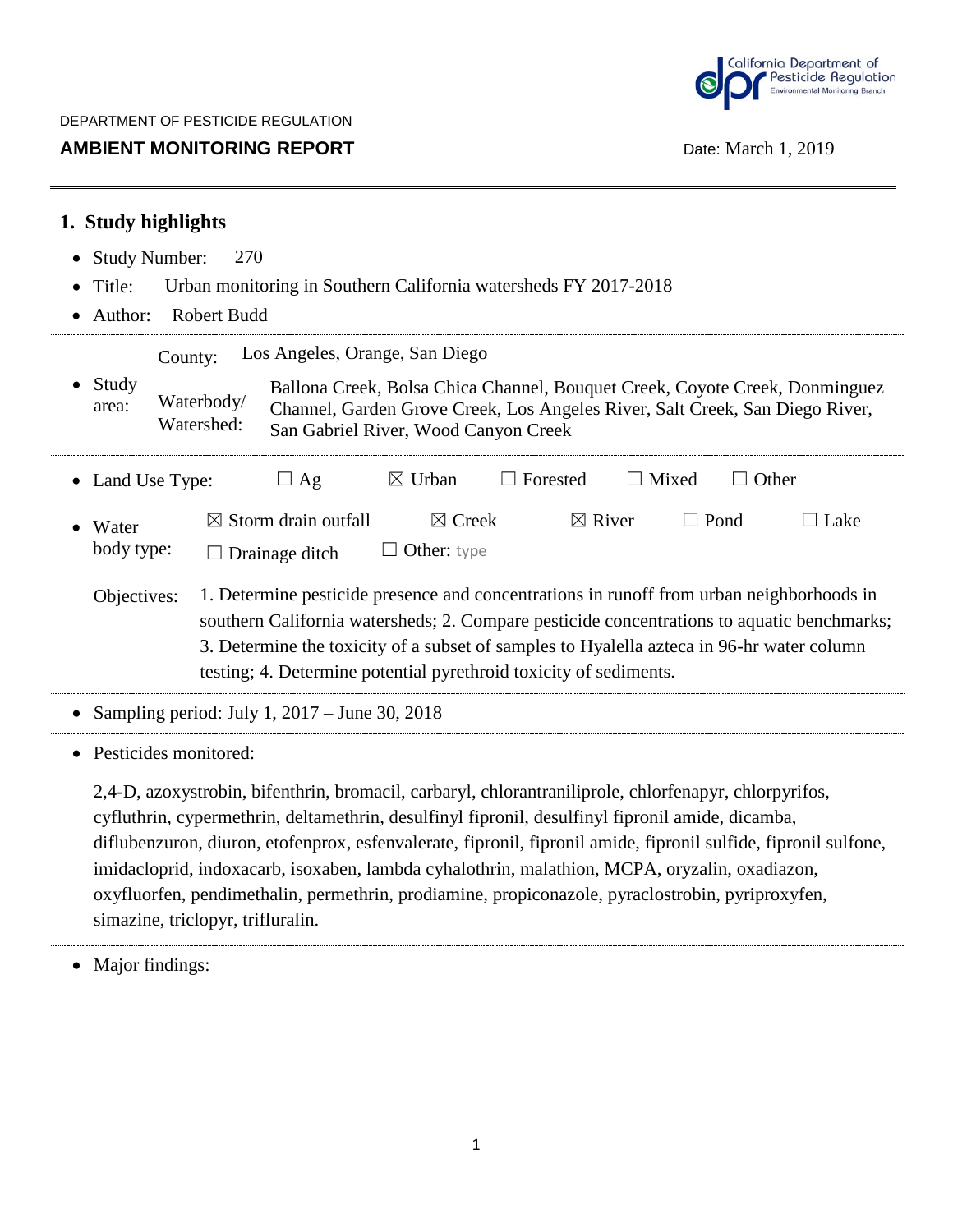Bifenthrin was the most frequently detected (72%) pyrethroid insecticide in water samples collected at southern California monitoring locations between July 1, 2017 and June 30, 2018. Bifenthrin concentrations exceeded the lowest aquatic benchmark (BM) set by the US EPA in 70% of samples. Six other pyrethroids were detected at lower frequencies. All detections of permethrin (28%) and deltamethrin (21%) exceeded their respective aquatic benchmarks. Almost all lambda cyhalothrin detections (32%) were benchmark exceedances (30%). Detected cyfluthrin (49%) concentrations exceeded BM in 30% of samples, while cypermethrin was detected in 17% of samples with an associated 2% exceedance. Esfenvalerate and etofenprox were both detected in 1 sample (2%); only etofenprox concentrations exceeded BM.

Fipronil was also detected frequently (76%) at concentrations above its aquatic BM (73%). Several of fipronils degradate by-products were also detected in surface waters, including fipronil sulfone (67%), desulfinyl fipronil (63%), fipronil amide (35%), desulfinyl fipronil amide (20%), and fipronil sulfide (12%). Only fipronil sulfone exceeded BM values in 47% of samples. Fipronil amide and desulfinyl fipronil amide do not have established aquatic BM values.

The neonicotinoid imidacloprid was the most frequently detected pesticide (92%). All of the imidacloprid detection concentrations were above the US EPA aquatic benchmark of 0.01 µg /L. The only other insecticides detected above reporting limits were the organophosphate malathion (20%) and the carbamate carbaryl (18%), with 6% of malathion concentrations above BM.

Several herbicides and fungicides were present in surface water samples, including triclopyr (78%), 2,4-D (78%), diuron (69%), dicamba (22%), chlorfenapyr (15%), propiconazole (14%), isoxaben (14%), oryzalin (10%), oxadiazon (10%), simazine (8%), MCPA (6%), and chlorantraniliprole (4%). Pendimethalin (7%), pyraclostrobin (2%), and pyriproxyfen (2%) were each detected in one sample. None of the herbicides or fungicide concentrations were above their respective aquatic BM.

No other pesticide was detected in water samples within the sampling period.

96-hr water column toxicity tests were conducted using the test organisms *Hyalella azteca* and *Chironomus dilutus*. For toxicity testing using *H. azteca*, three samples were collected at storm drain outlets; one during a storm event and two during the dry season. Fifteen samples were collected within receiving waters; thirteen during the dry season and two during storm events. Significant toxicity was observed in all samples collected at storm drains, with 96–100 percent mortality during all events. Samples collected within receiving waters experienced a wide range of toxicity, with 100% mortality observed during storm events and 0–100% mortality during the dry season. For *Chironomus* testing, two samples were collected at storm drains; one during the dry season and one during a storm event. Two samples were collected at receiving waters during the dry season. Both storm drain samples were significantly toxic (98–100% mortality), but both receiving water samples were not significantly toxic (0–6%).

Six sediment samples were analyzed for the pyrethroids bifenthrin, cyfluthrin, cypermethrin, deltamethrin, esfenvalerate, lambda cyhalothrin, and permethrin. Bifenthrin was detected in every sample. Cyfluthrin,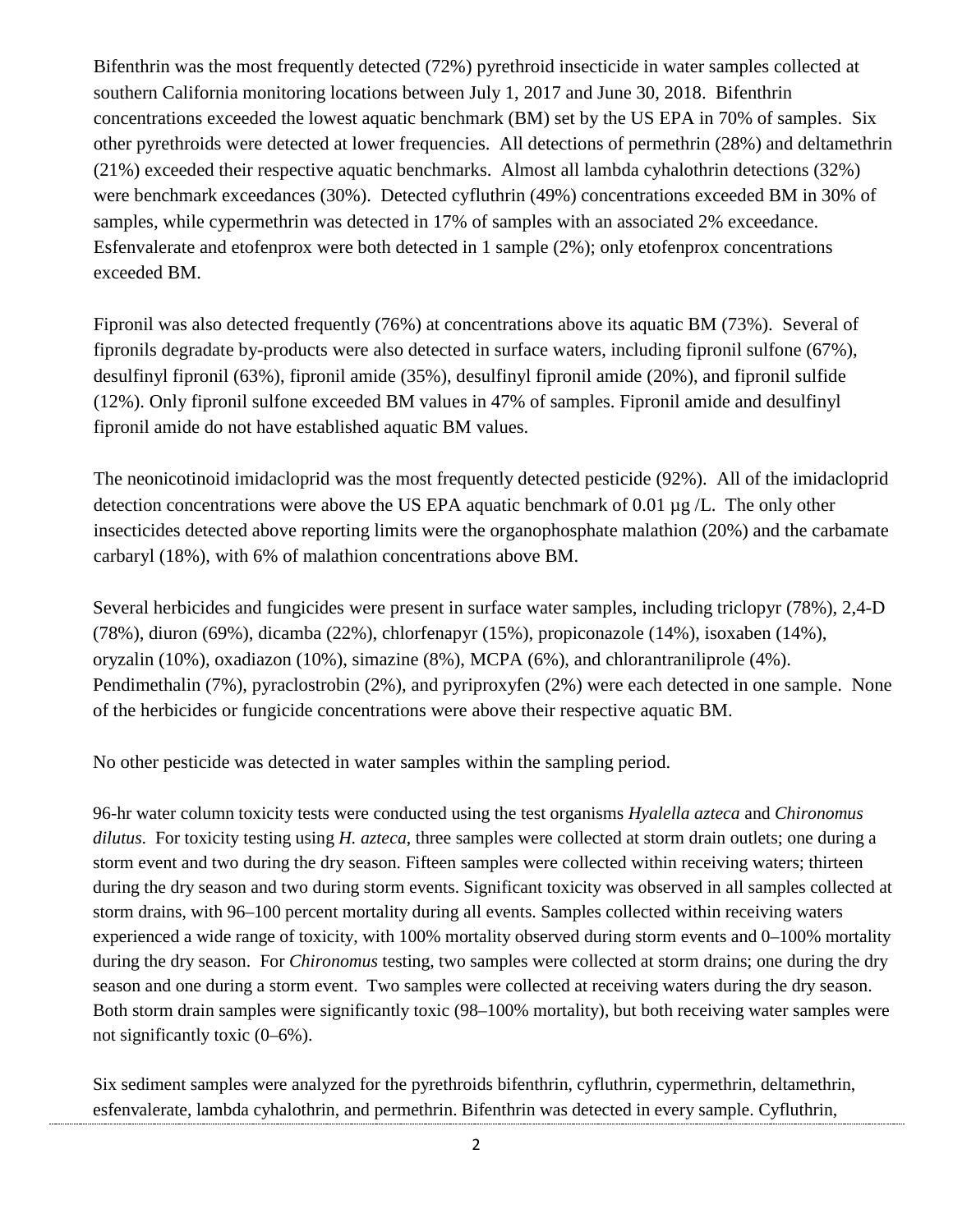deltamethrin, esfenvalerate, and permethrin were detected in five samples (83%). Lambda cyhalothrin was detected in 67% of samples, while cypermethrin was detected in 33% of samples. Neither resmethrin or fenpropathrin were detected in any of the three samples they were analyzed for. Bifenthrin accounted for the largest average percentage (56%) of toxicity units (TUs; an indicator of potential toxicity) per sampling event, followed by deltamethrin (25%), cyfluthrin (8%), lambda cyhalothrin (6%), cypermethrin (2%), esfenvalerate  $(2\%)$ , and permethrin  $(\leq 1\%)$ .

• Recommendations for pesticides that need a CDFA analytical method (from SWMP):

Sulfometuron-methyl, prallethrin, DDVP

## **2. Pesticide detection frequency**

| <b>Pesticide</b>          | <b>Number</b><br>Number of<br>οf<br>detections<br>samples |                 | <b>Detection</b><br>frequency<br>(%) | <b>Lowest USEPA</b><br>benchmark<br>$(BM)(ug/L)^*$ |                  | Number of<br><b>BM</b><br>exceedances | ВM<br>exceedance<br>frequency<br>(%) |                 |
|---------------------------|-----------------------------------------------------------|-----------------|--------------------------------------|----------------------------------------------------|------------------|---------------------------------------|--------------------------------------|-----------------|
| $2,4-D$                   | $\overline{18}$                                           | 14              | $\overline{78}$                      | 0.05                                               | 299.2            | <b>VA</b>                             | $\Omega$                             | $\Omega$        |
| Azoxystrobin              | 49                                                        | $\mathbf 0$     | $\mathbf 0$                          | 0.02                                               | 44               | $\overline{IC}$                       | $\overline{0}$                       | 0               |
| <b>Bifenthrin</b>         | $\overline{53}$                                           | $\overline{38}$ | $\overline{72}$                      | 0.001                                              | 0.0013           | $\overline{C}$                        | $\overline{37}$                      | 70              |
| <b>Bromacil</b>           | 49                                                        | $\Omega$        | $\mathbf 0$                          | 0.02                                               | 6.8              | <b>NVA</b>                            | $\Omega$                             | $\overline{0}$  |
| Carbaryl                  | 49                                                        | $\overline{9}$  | $\overline{18}$                      | 0.02                                               | 0.5              | $\overline{IC}$                       | $\overline{0}$                       | $\overline{0}$  |
| Chlorantraniliprole       | 49                                                        | $\overline{2}$  | $\overline{\mathbf{4}}$              | 0.02                                               | 4.47             | $\overline{IC}$                       | 0                                    | $\overline{0}$  |
| Chlorfenapyr              | $\overline{13}$                                           | $\overline{2}$  | 15                                   | 0.1                                                | 2.915            | IA                                    | 0                                    | 0               |
| Chlorpyrifos              | 49                                                        | $\overline{0}$  | $\overline{0}$                       | 0.02                                               | 0.04             | $\overline{IC}$                       | $\overline{0}$                       | $\overline{0}$  |
| Cyfluthrin                | 53                                                        | $\overline{26}$ | 49                                   | 0.002                                              | 0.0074           | $\overline{C}$                        | $\overline{16}$                      | 30              |
| Cypermethrin              | $\overline{53}$                                           | $\overline{9}$  | 17                                   | 0.005                                              | 0.069            | $\overline{IC}$                       | $\mathbf{1}$                         | $\overline{c}$  |
| Deltamethrin              | 53                                                        | 11              | 21                                   | 0.005                                              | 0.0041           | $\overline{IC}$                       | 11                                   | 21              |
| Desulfinyl fipronil       | 49                                                        | $\overline{31}$ | 63                                   | 0.01                                               | 0.59             | FC                                    | $\mathbf 0$                          | $\mathbf 0$     |
| Desulfinyl fipronil amide | 49                                                        | 10              | $\overline{20}$                      | 0.01                                               |                  |                                       | 0                                    | $\overline{0}$  |
| Dicamba                   | $\overline{18}$                                           | 4               | $\overline{22}$                      | 0.05                                               | 61               | <b>NVA</b>                            | 0                                    | $\mathsf 0$     |
| Diflubenzuron             | 49                                                        |                 | $\Omega$                             | 0.02                                               | 0.00025          | IC                                    | 0                                    | 0               |
| Diuron                    | 49                                                        | 34              | 69                                   | 0.02                                               | 2.4              | <b>NVA</b>                            | 0                                    | 0               |
| Esfenvalerate             | 53                                                        |                 | $\overline{2}$                       | 0.005                                              | 0.017            | $\overline{C}$                        | 0                                    | $\overline{0}$  |
| Etofenprox                | 49                                                        | $\mathbf{1}$    | $\overline{2}$                       | 0.02                                               | 0.17             | $\overline{IC}$                       | $\mathbf{1}$                         | $\overline{2}$  |
| Fipronil                  | 49                                                        | $\overline{37}$ | $\overline{76}$                      | 0.01                                               | 0.011            | $\overline{C}$                        | $\overline{36}$                      | $\overline{73}$ |
| Fipronil amide            | 49                                                        | $\overline{17}$ | $\overline{35}$                      | 0.01                                               | ÷.               | $\overline{a}$                        | $\Omega$                             | $\Omega$        |
| Fipronil sulfide          | 49                                                        | $\overline{6}$  | 12                                   | 0.01                                               | 0.11             | $\overline{IC}$                       | $\overline{0}$                       | $\overline{0}$  |
| Fipronil sulfone          | 49                                                        | 33              | 67                                   | 0.01                                               | 0.037            | $\overline{IC}$                       | $\overline{23}$                      | 47              |
| Imidacloprid              | 49                                                        | $\overline{45}$ | $\overline{92}$                      | 0.01                                               | 0.01             | $\overline{IC}$                       | $\overline{45}$                      | $\overline{92}$ |
| Indoxacarb                | 49                                                        | $\pmb{0}$       | $\mathbf 0$                          | 0.02                                               | $\overline{75}$  | $\overline{IC}$                       | $\mathbf 0$                          | 0               |
| Isoxaben                  | 49                                                        | $\overline{7}$  | 14                                   | 0.02                                               | 10               | VA                                    | $\overline{0}$                       | 0               |
| Lambda Cyhalothrin        | 53                                                        | $\overline{17}$ | $\overline{32}$                      | 0.002                                              | 0.002            | $\overline{C}$                        | $\overline{16}$                      | 30              |
| Malathion                 | 49                                                        | $\overline{10}$ | 20                                   | 0.02                                               | 0.049            | IA                                    | 3                                    | 6               |
| <b>MCPA</b>               | 18                                                        | $\mathbf{1}$    | $\overline{6}$                       | 0.05                                               | 170              | <b>VA</b>                             | $\mathbf 0$                          | $\overline{0}$  |
| Oryzalin                  | 49                                                        | $\overline{5}$  | 10                                   | 0.02                                               | 13               | <b>VA</b>                             | 0                                    | $\overline{0}$  |
| Oxadiazon                 | 49                                                        | 5               | 10                                   | 0.02                                               | $\overline{5.2}$ | <b>NVA</b>                            | 0                                    | 0               |
| Oxyfluorfen               | 14                                                        | $\overline{0}$  | $\Omega$                             | 0.05                                               | 0.29             | <b>NVA</b>                            | $\Omega$                             | $\overline{0}$  |
| Pendimethalin             | 14                                                        | 1               | $\overline{7}$                       | 0.05                                               | 5.2              | <b>NVA</b>                            | $\Omega$                             | $\Omega$        |
| Permethrin                | $\overline{53}$                                           | $\overline{15}$ | $\overline{28}$                      | 0.002                                              | 0.0014           | $\overline{C}$                        | $\overline{15}$                      | 28              |
| Prodiamine                | 14                                                        | $\overline{0}$  | $\Omega$                             | 0.05                                               | 1.5              | $\overline{IC}$                       | 0                                    | $\Omega$        |
| Propiconazole             | 49                                                        | $\overline{7}$  | $\overline{14}$                      | 0.02                                               | $\overline{21}$  | <b>NVA</b>                            | 0                                    | 0               |
| Pyraclostrobin            | 49                                                        | 1               | $\overline{c}$                       | 0.02                                               | 1.5              | <b>NVA</b>                            | 0                                    | 0               |
| Pyriproxyfen              | 49                                                        | 1               | $\overline{2}$                       | 0.015                                              | 0.015            | $\overline{C}$                        | 1                                    | $\overline{2}$  |
| Simazine                  | 49                                                        | 4               | 8                                    | 0.02                                               | 2.24             | <b>NVA</b>                            | 0                                    | $\Omega$        |

Table 1. Pesticides detected in water. Complete data set in Appendix.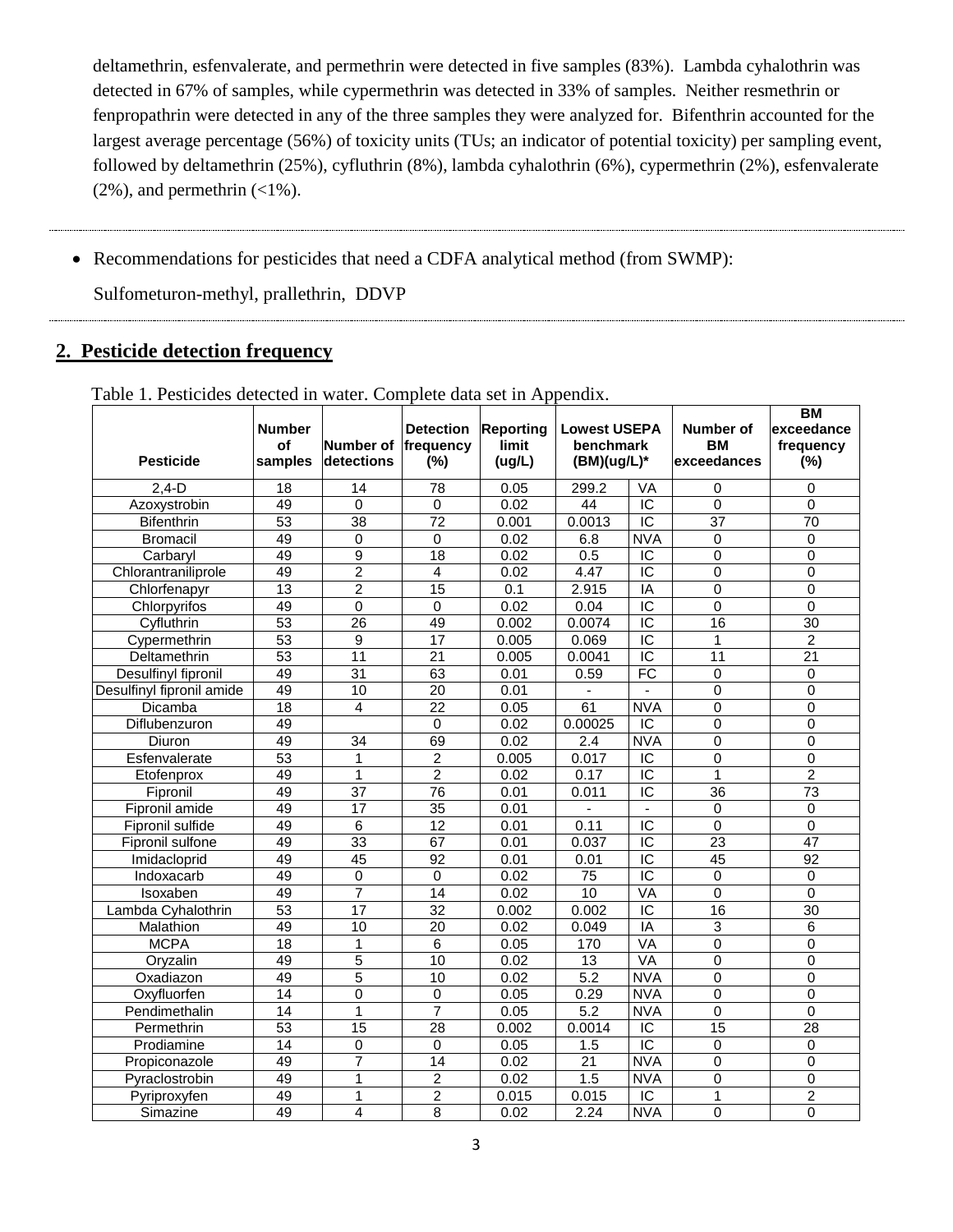| <b>Pesticide</b> | <b>Number</b><br>οf<br>samples | Number of frequency<br>detections | <b>∣Detection</b><br>(%) | Lowest USEPA<br>Reporting<br>limit<br>benchmark<br>$(BM)(ug/L)^*$<br>(ug/L)<br><b>NVA</b><br>5900<br>0.05 |     | Number of<br>BМ<br><b>lexceedances</b> | ВM<br>lexceedance<br>frequency<br>(%) |  |
|------------------|--------------------------------|-----------------------------------|--------------------------|-----------------------------------------------------------------------------------------------------------|-----|----------------------------------------|---------------------------------------|--|
| Triclopyr        | 18                             | 14                                | 78                       |                                                                                                           |     |                                        |                                       |  |
| Trifluralin      | 14                             |                                   |                          | 0.05                                                                                                      | 1.9 | <b>FC</b>                              |                                       |  |

\* Only current RL listed, FA, fish acute; FC, fish chronic; IA, invertebrate acute; IC, invertebrate chronic; NVA, non-vascular acute; VA, vascular acute; na, value not available; dash, not applicable

| Table 2. Pesticides detected in sediment. Complete data set in Appendix IV. |
|-----------------------------------------------------------------------------|
|-----------------------------------------------------------------------------|

| <b>Pesticide</b>      | <b>Number</b><br>οf<br>samples | <b>Number</b><br>οf<br>detection | <b>Detection</b><br>frequency<br>(%) | $LC_{50}$<br>(µg/g<br>$OC)^*$ | <b>Detection</b><br>frequency of<br>sediments $> 1$ | <b>Median</b><br>TUs* |
|-----------------------|--------------------------------|----------------------------------|--------------------------------------|-------------------------------|-----------------------------------------------------|-----------------------|
| <b>Bifenthrin</b>     | 6                              | 6                                | 100                                  | 0.52                          | 50                                                  | 1.27                  |
| Cyfluthrin            | 5                              | 6                                | 83                                   | 1.08                          | 0                                                   | 0.26                  |
| Cypermethrin          | 2                              | 6                                | 33                                   | 0.38                          | $\Omega$                                            | 0.00                  |
| Deltamethrin          | 5                              | 6                                | 83                                   | 0.79                          | 33                                                  | 0.27                  |
| Esfenvalerate         | 5                              | 6                                | 83                                   | 1.54                          | 0                                                   | 0.02                  |
| Fenpropathrin         |                                | 3                                | 0                                    |                               | $\Omega$                                            | 0.00                  |
| Lambda<br>Cyhalothrin | 4                              | 6                                | 67                                   | 0.45                          | 0                                                   | 0.10                  |
| Permethrin            | 5                              | 6                                | 83                                   | 10.83                         | $\Omega$                                            | 0.00                  |
| Resmethrin            |                                | 3                                | 0                                    |                               | 0                                                   | 0.00                  |

\*Sediment Toxicity Units (TUs) are calculated using the formula, use TU =  $C/LC_{50}$  \* % TOC \* 10, where C = concentration (µg/kg dry weight), LC<sub>50</sub> is derived from accepted published values (from Amweg et al. 2005, Toxicol. Chem. 24:966-972; Amweg and D.P. Weston 2007, Environ. Toxicol. Chem. 26:2389-2396; Maund et al. 2002, Environ. Toxicol. Chem., 21:9-15), % TOC is stated in the sediment results Appendix III, and 10 is a conversion factor. One TU is equal to the LC<sub>50</sub>. If using other LC<sub>50</sub> values, list value and reference.

#### **3. Tracking Benchmark Exceedances (BME) or Sediment Toxicity (TU)**

Table 3. For further data analysis: pesticides that have > 10% aquatic benchmark exceedances [BME] [Table 1] or  $\geq$  1 sediment toxicity units [TU] [Table 2]) for 3 consecutive years are recommended for further detailed data analysis (Ambient Urban Monitoring Methodology SOP METH014)

|      | BME (for pesticides with $\geq$ 10% BME) or Sediment TUs (for<br>pesticides with $\geq 1$ Sediment TU) (all sites) for the past 3 years |       | <b>Further</b> |                            |       |       |                                                  |                           |
|------|-----------------------------------------------------------------------------------------------------------------------------------------|-------|----------------|----------------------------|-------|-------|--------------------------------------------------|---------------------------|
| Area | <b>Pesticide</b>                                                                                                                        | Water | Sediment       | <b>Current</b><br>year (i) | i - 1 | i - 2 | <b>Last written</b><br>evaluation<br>(reference) | data<br>analysis<br>(Y/N) |
|      | <b>Bifenthrin</b>                                                                                                                       | X     |                | 70                         | 77    | 68    | 2013                                             | ν                         |
|      | Cyfluthrin                                                                                                                              | X     |                | 30                         | 34    | 39    | 2013                                             | v                         |
|      | Deltamethrin                                                                                                                            | X     |                | 21                         | 34    | 23    | 2013                                             | Υ                         |
|      | Fipronil                                                                                                                                | X     |                | 73                         | 79    | 59    | 2015                                             | N                         |
|      | Fipronil sulfone                                                                                                                        | X     |                | 47                         | 55    | 39    | 2015                                             | N                         |
|      | Imidacloprid                                                                                                                            | X     |                | 92                         | 81    | 68    | na                                               | Y                         |
|      | Lambda Cyhalothrin                                                                                                                      | X     |                | 30                         | 30    | 25    | 2013                                             | ν                         |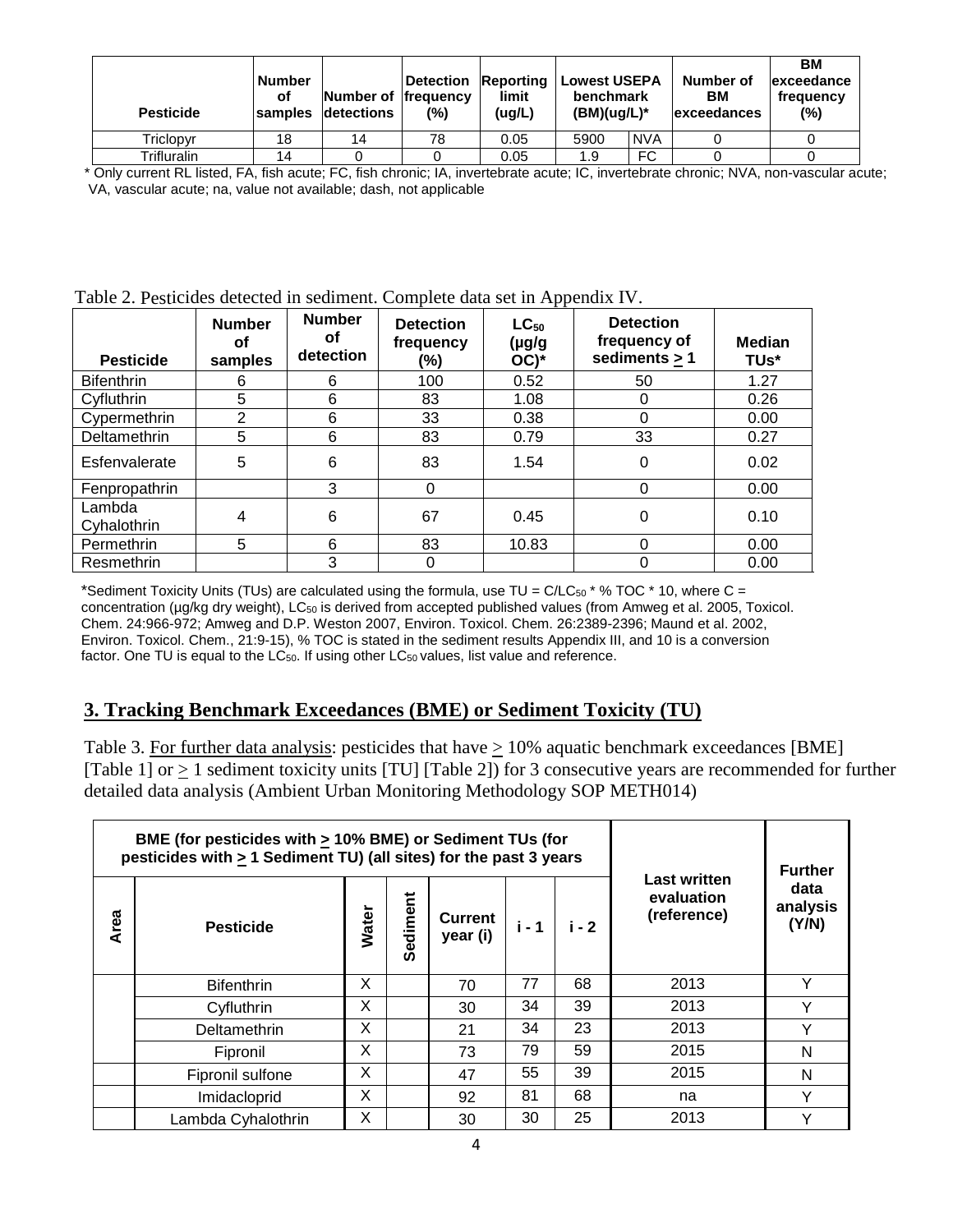|      | BME (for pesticides with $\geq$ 10% BME) or Sediment TUs (for<br>pesticides with $\geq 1$ Sediment TU) (all sites) for the past 3 years |       | <b>Further</b>            |                     |       |       |                                                  |                           |
|------|-----------------------------------------------------------------------------------------------------------------------------------------|-------|---------------------------|---------------------|-------|-------|--------------------------------------------------|---------------------------|
| Area | <b>Pesticide</b>                                                                                                                        | Water | <u>መ</u><br>E<br>ಕ್ಷ<br>Ø | Current<br>year (i) | i - 1 | i - 2 | <b>Last written</b><br>evaluation<br>(reference) | data<br>analysis<br>(Y/N) |
|      | Permethrin                                                                                                                              | X     |                           | 28                  | 43    | 41    | 2013                                             |                           |
|      | <b>Bifenthin</b>                                                                                                                        |       | ∧                         | 1.27                | 1.86  | 2.28  | 2013                                             |                           |